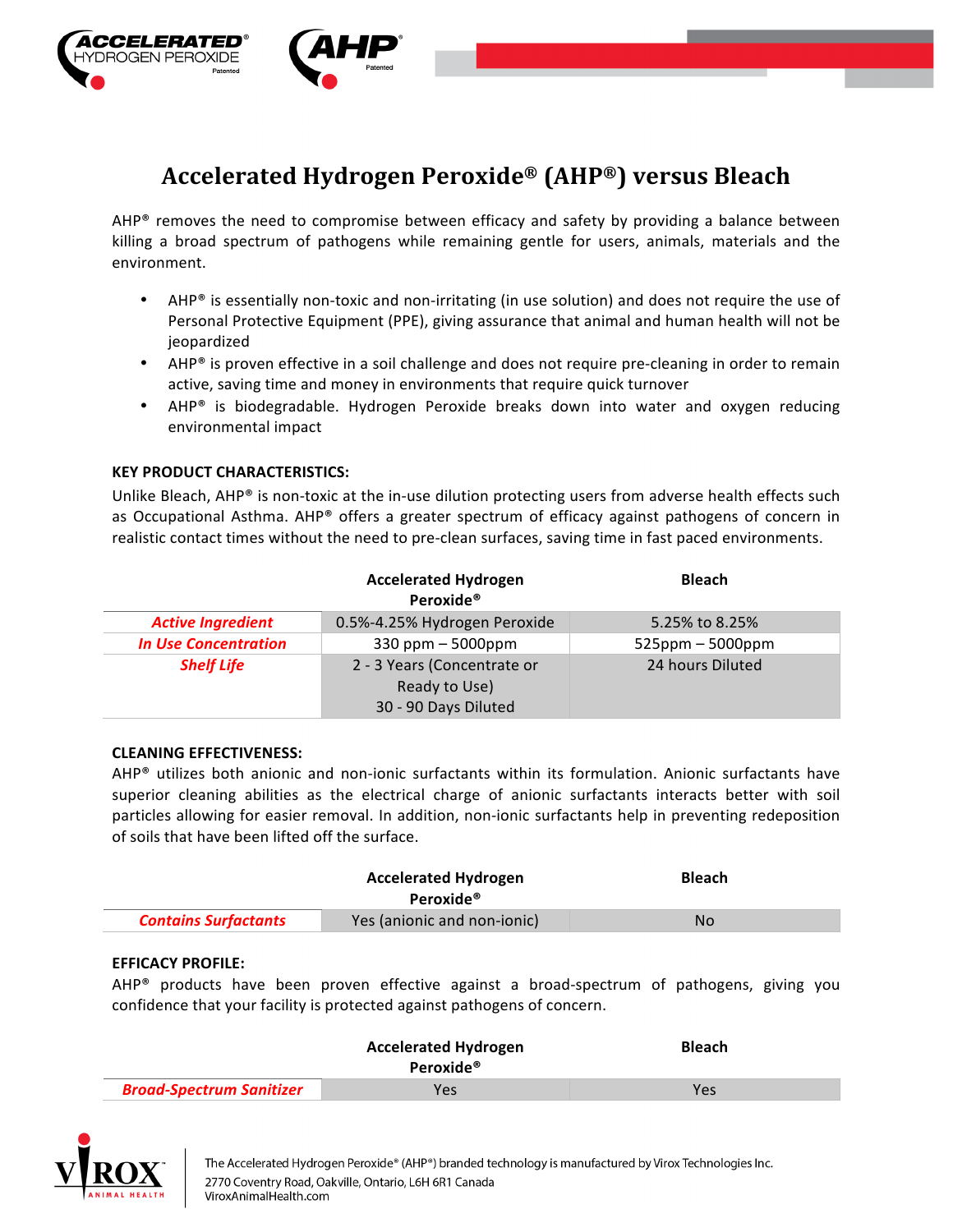



|                              | $30$ seconds $-3$ minutes | 1 minute                  |
|------------------------------|---------------------------|---------------------------|
| <b>Bactericidal</b>          | Yes                       | Yes                       |
|                              | 1 minute - 5 minutes      | 5 minutes - 10 minutes    |
| <b>Enveloped Viruses</b>     | Yes                       | Yes                       |
|                              | 30 seconds - 5 minutes    | 5 minutes $-10$ minutes   |
| <b>Non-Enveloped Viruses</b> | Yes                       | Yes                       |
|                              | 30 seconds - 5 minutes    | 5 minutes $-10$ minutes   |
| <b>Fungi</b>                 | Yes                       | Yes                       |
|                              | 30 seconds - 5 minutes    | $5$ minutes $-10$ minutes |

# **TOXICITY PROFILE:**

AHP® formulations have proven to be essentially non-toxic and non-irritating (in use solution) which gives assurance that animal and human health will not be jeopardized. Bleach has been known to cause respiratory irritation which can lead to occupational asthma.

|                                                                                      | <b>Accelerated Hydrogen</b><br>Peroxide <sup>®</sup> | <b>Bleach</b>              |
|--------------------------------------------------------------------------------------|------------------------------------------------------|----------------------------|
| <b>Personal Protective Clothing</b>                                                  | In Use: PPE Not Required                             | In Use: Goggles and Gloves |
| <b>Essentially Non-Irritating to</b><br>Eye<br>at the Use Dilution                   | Yes                                                  | No                         |
| <b>Essentially Non-Irritating to</b><br><b>Skin</b><br>at the Use Dilution           | Yes                                                  | N <sub>0</sub>             |
| <b>Lowest EPA Inhalation</b><br><b>Toxicity Rating at the Use</b><br><b>Dilution</b> | Yes                                                  | N <sub>0</sub>             |

### **ENVIRONMENTAL PROFILE:**

The active ingredient in all AHP® formulations are biodegradable, as hydrogen peroxide breaks down into water and oxygen reducing environmental impact and improving the environment for animals and those who care for them.

|                                  | <b>Accelerated Hydrogen</b><br>Peroxide <sup>®</sup> | <b>Bleach</b> |
|----------------------------------|------------------------------------------------------|---------------|
| <b>VOC Free</b>                  | Yes                                                  | Yes           |
| <b>Environmentally Preferred</b> | Yes                                                  | No            |